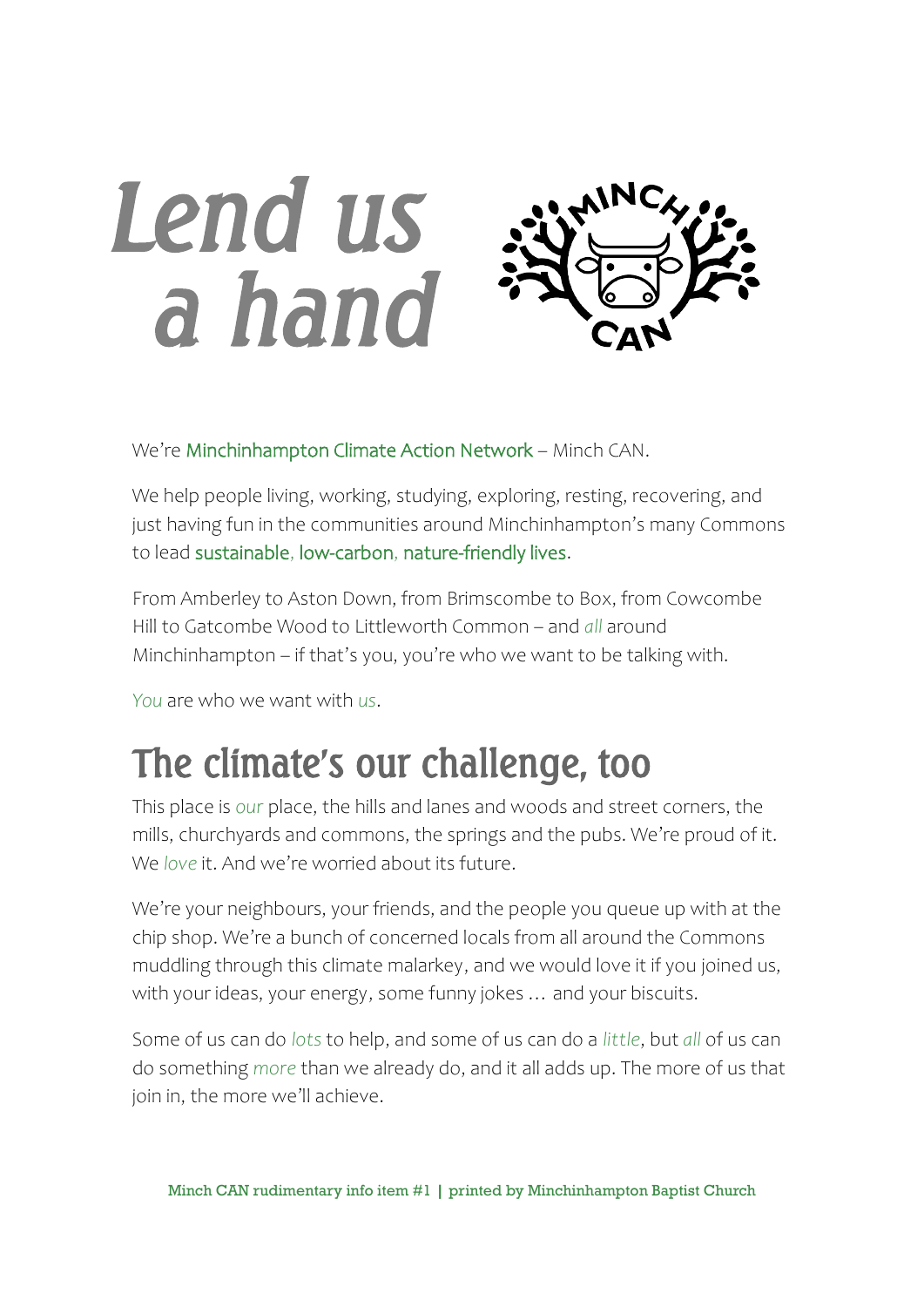## Made-to-measure positivity

All of our lives are different. We can't make a seven-point list and say 'Ok everyone, do all this'. Everyone has to help in the way that works best for *them*, so we're trying lots of different things to find out what makes for genuine, solid change around here.

## *Raising the #1000*

We're spreading the word and getting as many people involved as possible. That's #aThousandActions – our challenge to the people of Minchinhampton's communities to *each and every one* make one climate positive change in their lives – and then tell each other all about it. And once you make one change, you'll see how easy it is to start building your difference.

## *Planting the #1000*

It's difficult to imagine here that we desperately need more trees, but we do. We need the quantity to eat the carbon in our air; the scale and variety to make territories large enough to support threatened species. We've *got* trees. We're going to plant them.

#### *Share and save The Awesome*

We're talking with the Wildlife Trust about taking over a nature reserve overlooking the Nailsworth valley that's nothing but butterflies in the Summer, and making it the heart of its local community. We're writing walks that'll take you around all of our many Commons – there's more than you'd think – and reveal their quiet wonders. (We've got one ready for Watledge and – grab your boots – we're testing the rest.) We want people out of their cars and on their feet and being amazed by where we are and prizing it more.

### *Share the Facts*

We're information wombles – we share the facts that we find. Things that are useful, things that help. We share them on our website, in our social media, on our stalls, down the pub. We do surveys – our latest are on our website. We do film nights!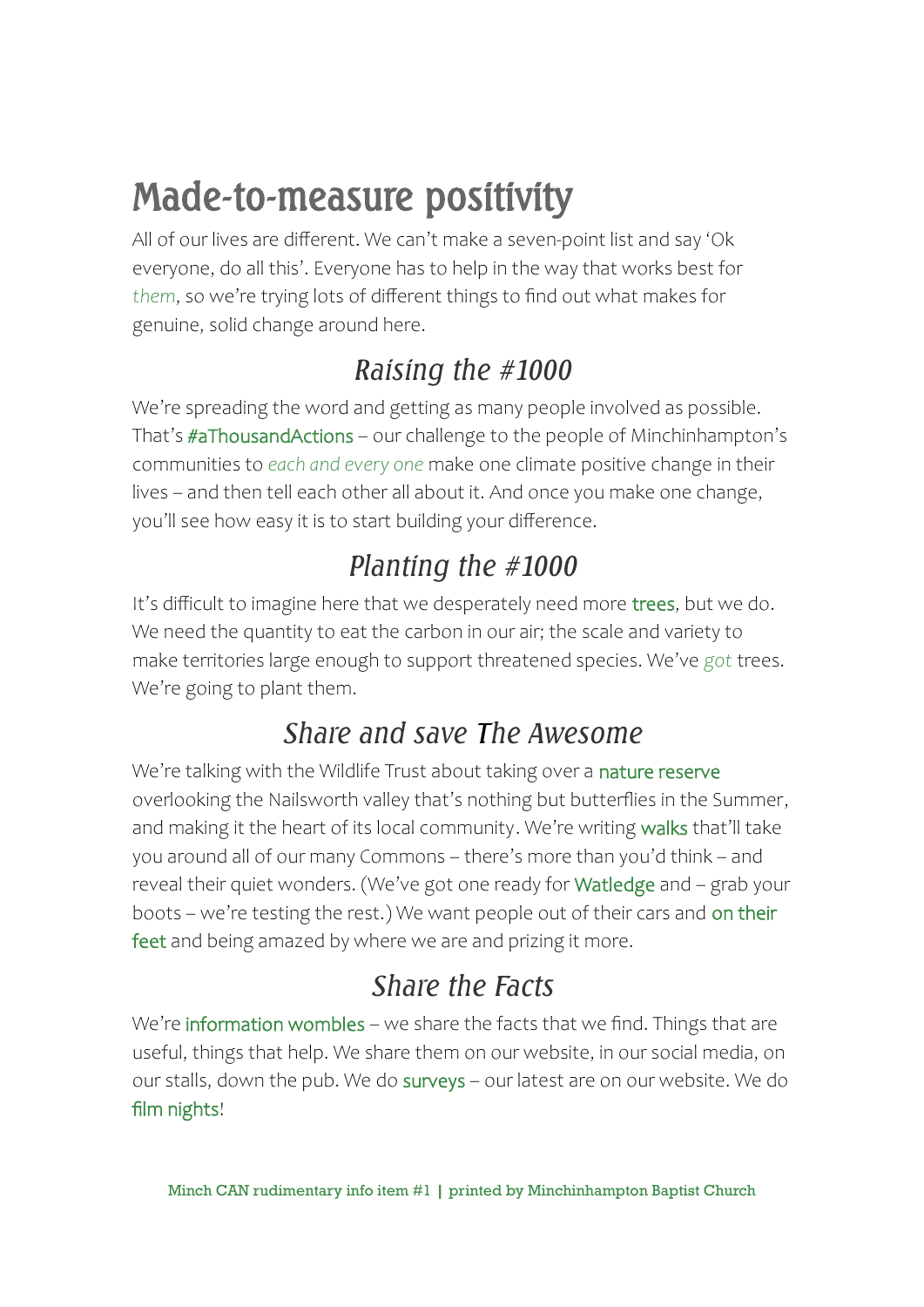#### *Power up*

Our heritage streets are about as unfriendly to public EV chargers as you could get, and we've been working to get charging sites going. Our skies are full of wind, as the old Kearsey windmill that stood on the Common attests. We're looking at how to get wind turbines going and where.

#### *Waste not, want not*

We don't need to keep buying when there's *already* what we need. Using an old bicycle we've pressed people's garden apples to make juice, we're swapping party clothes ahead of Christmas, we're building a collection of books for the library – most everything can be multi-use, and we're finding ways to make that happen.

#### *Make some noise*

We've got two parish councillors, two district councillors, and a county councillor in the CAN, and we try to reply to every consultation going – if the people we elect aren't doing their best, we want to know why.

# Over to you

Saving the planet sounds like what the heroes in a Hollywood movie do, but it's something we *all* need to do.

We need gardeners, chefs, builders, and shop-keepers. Nurses, programmers, farmers, and cleaners. Marketers, artists, crafters, photographers, scientists, teachers; engineers, writers, researchers, campaigners, *the lot*.

Children, parents, grandparents, community group members. People of faith, of all genders, of colour, of every minority group. People with *every experience of life*.

Big thinkers, hard grafters, willing participants, consumers, and *everything* inbetween.

That's you, isn't it?